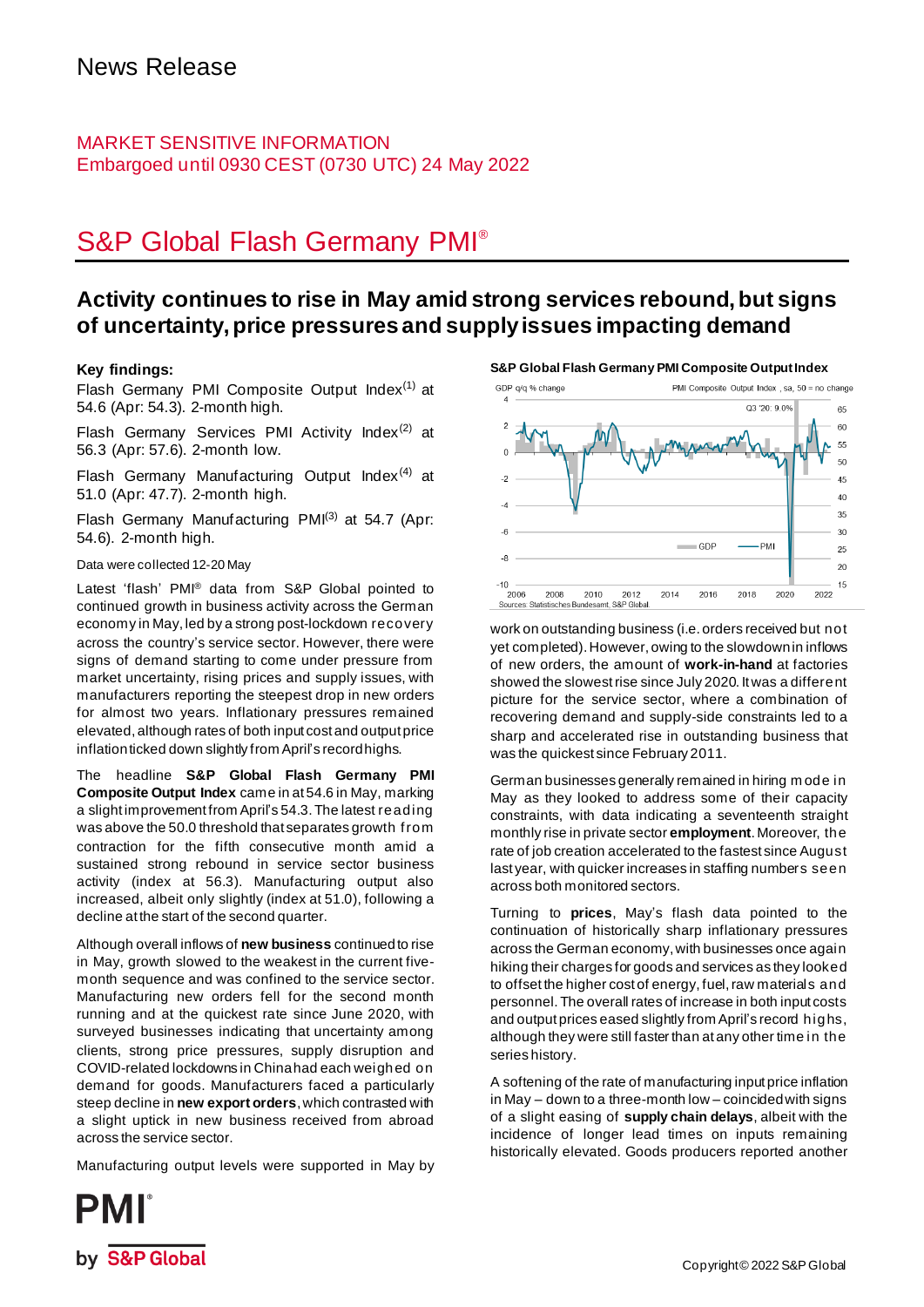# News Release

strong (and slightly accelerated) rise in **inventories** of raw materials and components, reflecting a combination of efforts by some to build up safety stocks and difficulties completing orders due to missing parts.

**Business confidence** towards the year-ahead outlook for activity remained relatively subdued in May.Expectations ticked up slightly from April, owing to slightly stronger optimism among services firms, though they were still the second-lowest in the past two years as businesses continued to voice concerns over rising prices, supply bottlenecks and heightened uncertainty. This was especially the case in manufacturing, where expectations turned increasingly pessimistic.

### **S&P Global Flash Germany Manufacturing PMI**



Commenting on the flash PMI data, **Phil Smith**, Economics Associate Director at S&P Global Market Intelligence said:

*"A post-lockdown recovery in services activity continues to provide a strong tailwind for the German economy, with May's 'flash' PMI data signalling that output levels remain in growth territory.* 

*"Even manufacturing saw a slightly better performance in terms of production levels in May. However, goods producers are increasingly turning to backlogs of work to support output as new orders show a sustained decline, boding ill for growth prospects in the sector if demand for goods continues to falter.* 

*"Business confidence towards the outlook remains subdued, with heightened uncertainty, sharply rising prices and supply chain disruption all starting to impact demand and representing risks to the outlook in the goods-producing sector in particular.* 

*"Although the survey's gauges of business costs and output prices ticked down from April's record highs, they remained historically elevated and pointed to acute inflationary pressures across the economy, with the high cost of transportation, energy and commodities in general continuing to work their way through supply chains."*

-Ends-